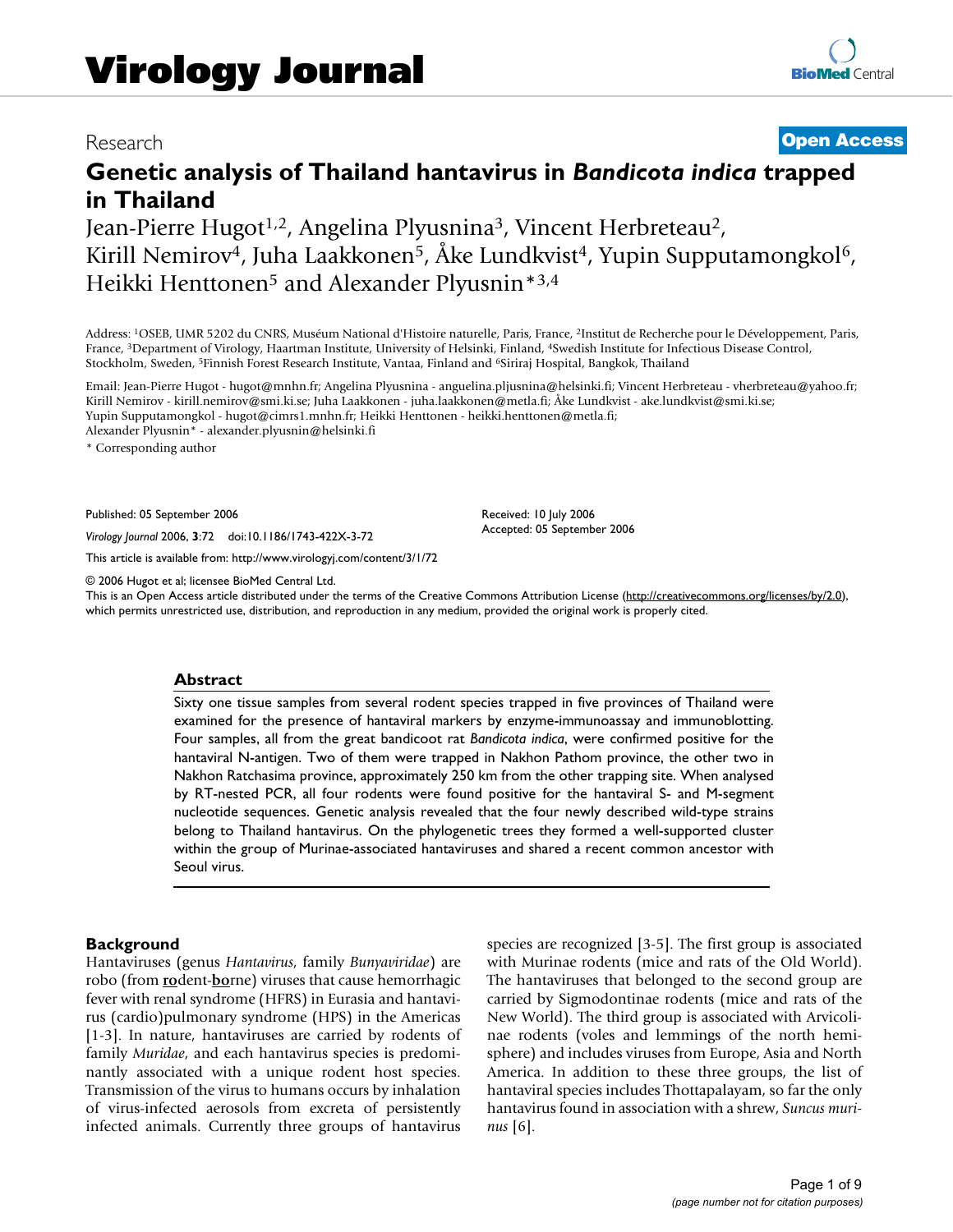Since hantaviruses have been isolated from Murinae rodents in North Asia and Europe, the association with this particular group of hosts questions the presence of hantaviruses in other parts of the World, and particularly in South East Asia from where murine rodents are considered to originate and where more than 35 species of Murinae rodents are living [7]. Several hantaviruses have been recorded from South-East Asia, particularly: THAIV discovered in 1994 [8] in Thailand from a great bandicoot rat, *Bandicota indica*; and several hantavirus like isolated in Cambodia from *Rattus rattus* and *R. norvegicus* [9]. Also, serological surveys carried out to detect evidence of hantavirus in human populations or in wild rodents, revealed positive samples in Thailand and Cambodia [9-12]. From these preliminary results and after confirmation of a first human case in Thailand [13] several questions arise: What is the genetic diversity of the hantaviruses in South-East Asia? What are the relationships of the South Asian hantaviruses with the others? What is the real importance of hantaviruses for human health in this part of the World? The answers to these questions clearly deal with the hantavirus biodiversity and phylogeny [4,5,14]. They also suppose that coordinated investigations might relate the distribution of the hantaviruses in human populations and in different rodent species.

The first aim of this study was to examine a set of tissue samples from several rodent species trapped in Thailand, for the presence of hantaviral markers. Since the hantaviral N-protein antigen was detected in samples from *B. indica*, it was decided to attempt a recovery of viral genome sequences (S and M segments) from the antigenpositive tissue samples and to perform a (phylo)genetic analysis using these new data. So far, no complete THAIV S-sequence has been described in the literature [1] but while this work was in progress a complete THAIV Ssequence was deposited to Genbank. This sequence belongs to a cell culture isolate 741, originating from Thailand. Thus, our data presented an opportunity to compare the newly recovered sequences of the wild-type THAIV strains with that of a regular THAI isolate.

# **Materials and methods** *Trapping/collection*

Rodents were collected since 2004 during several field studies in the following provinces of Thailand: Nakhon Ratchasima, Sakhon Nakhon, Phrae, Nakhon Pathom and Loei. Trapping was focused on species living in proximity to humans: domestic and peridomestic species, *Rattus exulans*, *R. rattus*, *R. norvegicus*, and the main wild species occurring in agricultural areas, *Bandicota indica* and *B. savilei*. The study was conducted in agricultural areas including rice-growing rural villages either in seasonally flooded or non-flooded lands. Trapping and processing were performed according to established safety recommendations [15]. Animals were collected early in the morning and transferred to a field laboratory. Geographical coordinates of the trapping places were systematically recorded. Species identification was done using a regional taxonomic identification key [7]. Animals were measured, weighted and pictured. Serum samples and organs were stored in cryovials at -70°C.

# *Screening of rodent samples*

Rodent lung tissue samples were screened by immunoblotting, for the presence of hantaviral N-antigen as described earlier [16]. In brief, small chips of tissue (approximately 100 mg) were placed into 500 mkl of Laemmli sample buffer and homogenized by sonication. Aliquots of 10 mkl were separated by electrophoresis in 10% sodium dodecyl sulphate-polyacrylamide gels and blotted with rabbit polyclonal antibody raised against Dobrava virus. Goat anti-rabbit antibodies conjugated with the horse radish peroxidase (Dako, Glostrup, Denmark) were used as secondary antibodies. A confirmatory immunoblotting was performed with the rat anti-SEOV antiserum [17]; in this case, rabbit anti-rat antibodies conjugated with the horseraddish peroxidase (Dako, Glostrup, Denmark) were used as secondary antibodies.

# *RNA isolation, reverse transcription (RT)-polymerase chain reaction (PCR) and sequencing*

RNA was purified from N antigen- positive samples with the TriPure reagent (Behringer Maannheim) following the manufacturer's instructions. Approximately 100 mg- piece of each lung tissue sample was ground in 1 ml of the TriPure reagent and subjected to RNA extraction. RT-PCR of the entire hantaviral S segment was performed essentially as described previously [18[,19](#page-7-0)]. Partial sequences of the S segment (nt 389–946) and the M segment (nt 2021– 2303) from wild-type THAIV strains were obtained by RTnested PCRs (sequences of primers are available upon request). PCR-amplicons were gel-purified using QIAquick Gel Extraction -kit (QIAGEN). PCR-amplicon containing the entire S-sequences was cloned using the pGEM-T cloning kit (Promega) and the plasmids were purified with the QIAprep kit (QIAgen). PCR-amplicons containing the partial S- and M-sequences were gel-purified using QIAquick Gel Extraction -kit (QIAGEN). The plasmids and PCR-amplicons were sequenced automatically using either ABI PRISM™ Dye Terminator or ABI PRISM™ M13F and M13R Dye Primer sequencing kits (Perkin Elmer/ABI, NJ). Multiple nucleotide and amino sequence alignments were prepared manually using SeqApp 1.9a169 sequence editing program. Hantavirus sequences used for comparison were recovered from the Gene Bank.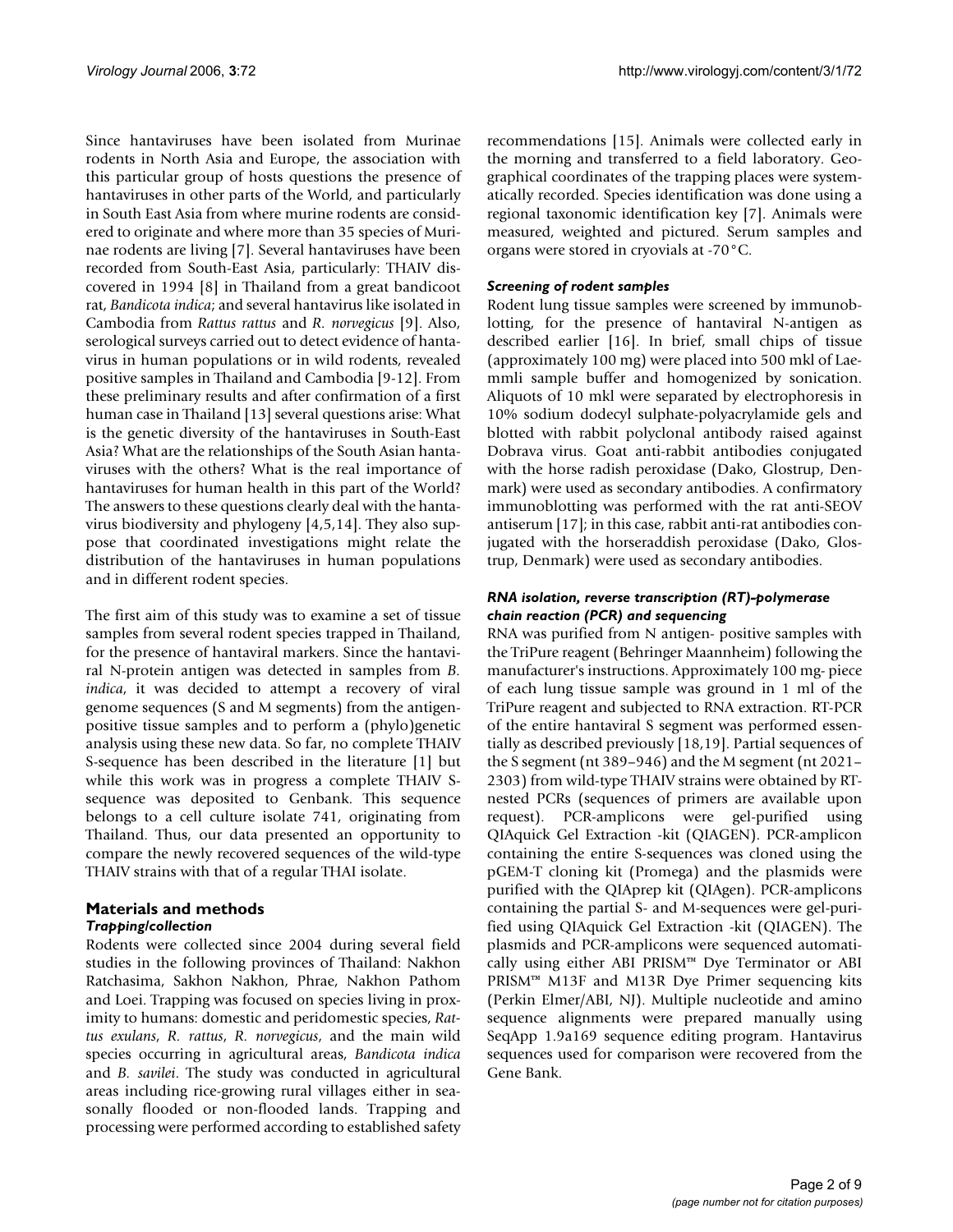# *Phylogenetic analysis*

To infer phylogenies, the PHYLIP program package [20] was used first. 500 bootstrap replicates generated for complete coding sequences of the S segment, as well as partial sequences of the S segment and the M segments (Seqboot program) were fed to the distance matrice algorithm (Dnadist program, with the F84-model for nucleotide substitution). Distance matrices were analysed with the Fitch-Margoliash tree-fitting algorithm (Fitch program); the bootstrap support values were calculated with the Consense program. The nucleotide sequence data were also analysed with the Tree-Puzzle program [21]. The program implements a fast tree-searching algorithm (quartet puzzling) that allows reconstruction of phylogenetic trees by maximum likelihood. All trees were calculated with 10000 puzzling steps using Hasegawa-Kishino-Yano model of nucleotide substitutions. The transition/transversion ratio and the nucleotide frequencies were estimated from the data set. Uniformal model of rate heterogeneity across sites was applied.

# **Results**

# *Screening of rodents for the presence of hantaviral markers*

Altogether 61 rodents were trapped: 7 *B. indica*, 27 *B. savilei*, 24 *Rattus exulans*, 1 *R. argentiventer*, 1 *R. rattus*, and 1 *R. norvegicus*. 53 lung tissue samples and 8 liver tissue samples have been collected and stored frozen until analysis. Screening by immunoblotting for the presence of hantaviral N-antigen using immunoblotting with anti-Dobrava virus antiserum revealed that 12 samples were considered positive or probably positive. A confirmatory immunoblotting was done with the anti-SEOV antiserum collected from *R. norvegicus* trapped in Indonesia [17]. Eight rodents were not confirmed as N-antigen-positive; these samples were subjected to the RT-PCR but none was found positive. Other four samples, all from *B. indica*, were confirmed positive for the hantaviral N-antigen. Two were trapped in Nakhon Pathom province, the other two in Nakhon Ratchasima province. The four N-antigen- positive rodents were analysed by RT-nested PCR and all were found positive for the hantaviral S- and M-segment nucleotide sequences.

Corresponding wild-type THAIV strains were designated as: THAIV/NakhonPathom/Bi0016/2004, THAIV/ NakhonPathom/Bi0067/2004, THAIV/NakhonRatchasima/Bi0024/2004, and THAIV/NakhonRatchasima/ Bi0017/2004. In the following: our wild-type strains refer to Thai0016, Thai0067, Thai0024, and Thai0017, respectively.

# *Genetic analysis*

Partial M segment sequences (nt 2021–2303) recovered from samples Thai0016 and Thai0067 were identical.

Other three sequences differed at 3–7 positions, i.e. shown 1.1–2.4% diversity. Notably, all but one mutation were silent; strain Thai0067 had a homologous substitution of isoleucine to valine at pos 110 of the deduced sequence of the GnGc protein. This suggested a strong stabilising selection operating on the protein level. The M segment sequences of strains Thai0016 (Thai0067), Thai0024, and Thai0017 were most closely related to Msequences of other hantaviruses carried by Murinae rodents. As expected, the highest level of identity was observed to the published M segment sequence of the THAIV isolate 749 originated from *B. indica* trapped in Thailand [8], 96–98%. The sequence identity to SEOV Msequences was a bit lower, 73–78%, and the sequence identity to HTNV, DOBV and SAAV M-sequences was even lower, 68–74%. The M segment sequences of hantaviruses associated with Arvicolinae or Sigmodontinae rodents were most distant (identity of 59–68%).

Partial S segment sequences (nt 389–946) of four wildtype THAIV strains differed at 2–10 positions, i.e. showed 0.4–1.8% diversity. All nucleotide susbtitutions were silent suggesting, again, a strong stabilising selective pressure applied on the encoded part of the N protein (aa residues 110–300). The S-sequences of strains Thai0016 and Thai0067 differed at three positions thus confirming that the two strains are distinct. Four THAIV S-sequences showed high level of identity to SEOV, HTNV (also the HTNV-like DBSV and AMRV), DOBV, and SAAV Ssequences, 69%–75%. The S segment sequences recovered from *R. rattus*, which were trapped in Cambodia, showed the highest level of identity, 83–84%, with the newly recovered THAIV S-sequences.

From the rodent sample Thai0017 we were able to RTamplify complete S segment sequence. It appeared to be 1882 nt in length (the first and the last 22 nucleotides from the complete S-amplicons originated from the PCR primer and therefore were not determined directly). The sequence consists of the 5'- (positive sense) non-coding region (NCR) of 46nt, the open reading frame of 1290 nt for the N protein (429 aa residues), and the 3'NCR of 546 nt. The deduced aa sequence of the THAIV N protein showed the highest identity (87%) to the N protein of SEOV. The N protein sequences of other Murinae-associated hantaviruses were less related: HTNV- 85%, DOBV – 83%, and SAAV – 82% while the N protein sequences of Arvicolinae- and Signodontinae- associated hantaviruses showed the lowest level of sequence identity: e.g., PUUV-64% and SNV – 64%.

A comparison of our newly recovered wild-type THAIV Ssequence (Thai0017) and the sequence from the cell culture isolate 741 (Thai741) recently deposited to GenBank (Acc. number [AB186420\)](http://www.ncbi.nih.gov/entrez/query.fcgi?db=Nucleotide&cmd=search&term=AB186420), showed that they are almost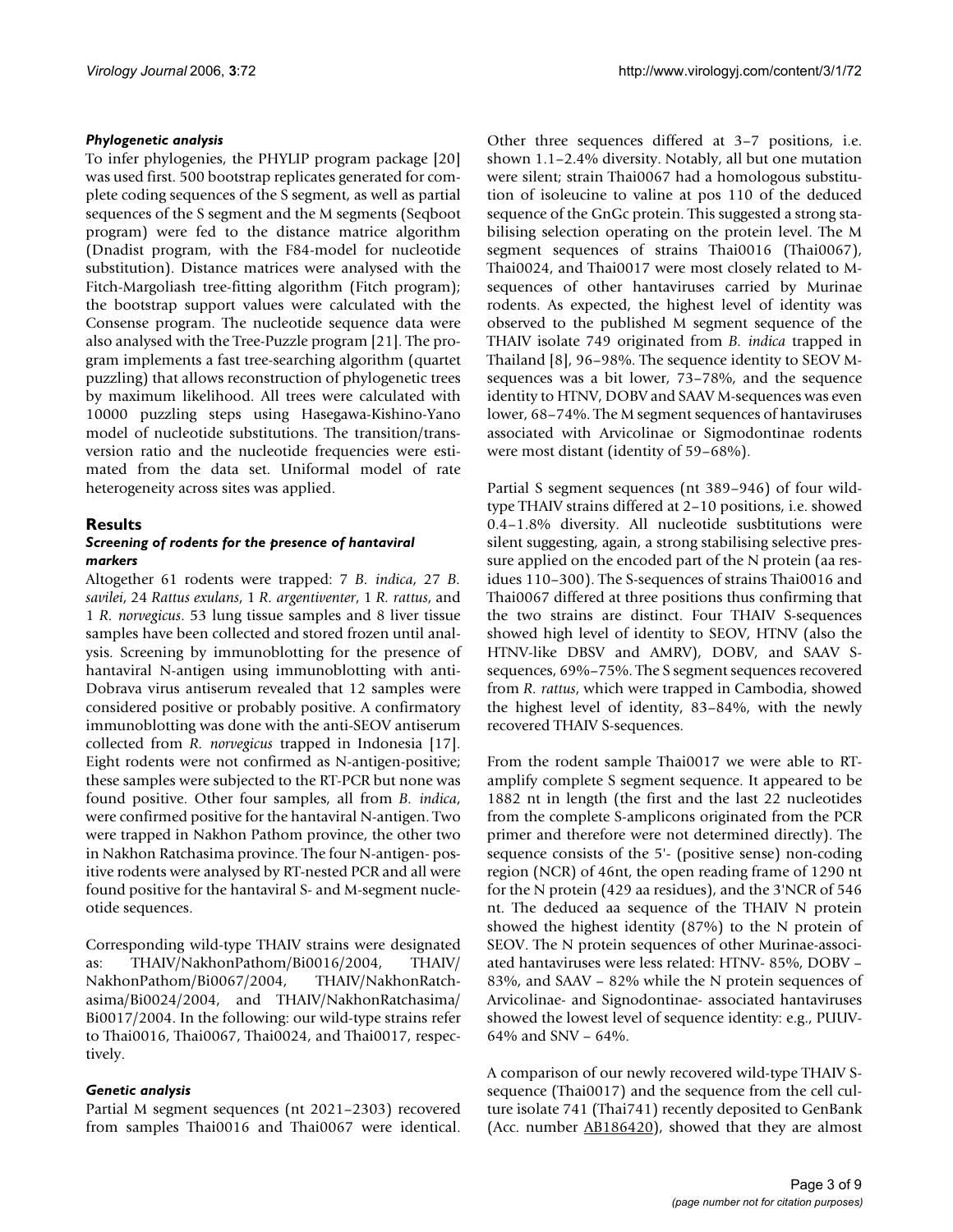identical in length (1882 vs 1884 nt) and exhibit an overall diversity of 3.5%. The 5'-NCR of the Thai0017 strain is one nt longer while the 3'-NCR is 2 nt shorter than the corresponding regions of the Thai741 strain. The coding regions if the two strains show 3.2% diversity and the NCRs show 3.8% diversity. Deduced N protein sequences are 98.8% identical and all five substitutions, L39F, R41K, R73K, M226V, and I322V are homologous. This once again stresses the point that the N protein sequence is highly conserved within a given hantavirus type due to functional constrains (see, e.g., [22,23]).

# *Phylogenetic analysis*

On the phylogenetic trees constructed for complete and partial S segment sequences and also for partial M-segment sequences THAIV strains clustered together and formed a well supported group. Same branching pattern was seen on the trees calculated using different algorithms; the ML-Puzzle-trees are shown on Figures 1 to 3. Not surprisingly, THAIV sequences were placed within the group of Murinae-associated hantaviruses and shared a recent common ancestor with SEOV reflecting a close relationships between *Bandicota* and *Rattus* genera. These two hantavirus species formed a sister taxa to another group that included hantaviruses associated with *Apodemus* mice: DOBV, SAAV, HTNV and also HTNV-like viruses Da Bie Sha, and Amur/Soochong. Within the group of THAIV strains, some signs of geographical clustering were seen. On the partial M-segment tree, the sequences of wt-strains from Nakhon Ratchasima province (Thai0024 and Thai0017) were separated from the sequence of Thai0016 and Thai0067 strains (Nakhon Pathom province). On both partial S- and partial M- segment trees the wt-strains from Nakhon Pathom and Nakhon Ratchasima were separated from the isolates Thai741 and Thai749.

Most notably, the phylogenies inferred for the partial S segment sequences revealed a well-supported monophily of THAIV strains and wt-strains associated with R. rattus in Cambodia [described by Reynes et al., 2003 [9]]. These two clusters of strains were clearly separated from the major cluster of SEOV strains including R. rattus-associated strain Gou originated from Zhejiang (China) [24]. This result suggested that there are two distinct hantaviral types found in R. rattus: "Cambodia-like" (a close relative of THAIV) and "China-like" (Gou, a close relative of bona fide SEOV).

# **Discussion**

# *Rodent hosts for hantaviruses in Thailand*

Our data confirmed hantavirus circulation in at least two provinces of Thailand: Nakhon Pathom and Nakhon Ratchasima. Notably, four *B. indica* rodents were found hantavirus-positive but none of *B. salivei* suggesting *B. indica* as a primary host for THAIV. *Rattus* species were all

found hantavirus-negative during this study. However previous serological investigations of hantaviruses in Thailand have shown other rodents as possible vectors: *Rattus rattus* [12,25,26], *R. exulans* [11,26,27]; *R. norvegicus* [11,12,27] and *R. losea* [26]. A more intensive study is needed to clarify this issue.

# *Results of (phylo)genetic analyses of THAIV and related viruses*

In this paper, for the first time, the complete S segment sequence of THAI virus is described. The new genetic information is in line with our previous knowledge based on the complete M segment sequence: THAIV is a distinct hantavirus species that shows a substantial genetic diversity from other members of the *Hantavirus* genus and shares the most recent common ancestor with SEOV and the more ancient common ancestor with other Murinaeassociated viruses. Four newly described wt- strains of THAIV showed decent genetic diversity between themselves, 0.4–2.4%, and also to the previously described THAIV isolate (2–4%, in the partial M.-segment sequence). Interestingly, these wt strains, which originated from two trapping areas 250 km apart, showed some signs of geographical clustering, the feature shared by all known hantaviruses except the "cosmopolitan" SEOV associated with *R. norvegicus* [4,5].

When analysing the partial S segment sequences we observed that the newly described THAIV strains are monophyletic with the wt hantavirus strains associated with *R. rattus* in Cambodia. These two sister taxa are separated from SEOV strains associated with *R. norvegicus* worldwide but also from the *R. rattus*-associated strain Gou originated from China. This phylogeny is different from the phylogeny inferred by Reynes et al [9] for partial S segment sequence (nt 370–970): in the later, the THAIV sequence (Thai749) is not monophyletic with any *Rattus*associated virus but instead occupies the most ancestral node in the THAIV-HTNV-DOBV-SAAV-SEOV clade.

Reynes and co-authors [9] suggested that at least two subtypes of SEOV carried by *R. rattus* circulate in Asia. Phylogeny presented in this paper (Fig. 2) suggests that there might be two distinct hantaviruses associated with *R. rattus*. The first of them, Gou virus, is either a subtype of SEOV or a closely related to SEOV but distinct hantavirus. The second hantavirus, which was found in Cambodia, is a relative of THAIV but a distinct entity as well. Further investigation is needed to unwrap this intriguing story. For instance, it might be worth studying whether the "Cambodia virus" is a product of a host-switch of pre-THAI from *Bandicota* to *Rattus*.

The results of previous studies suggested that new viruses, different hosts and different human syndromes may be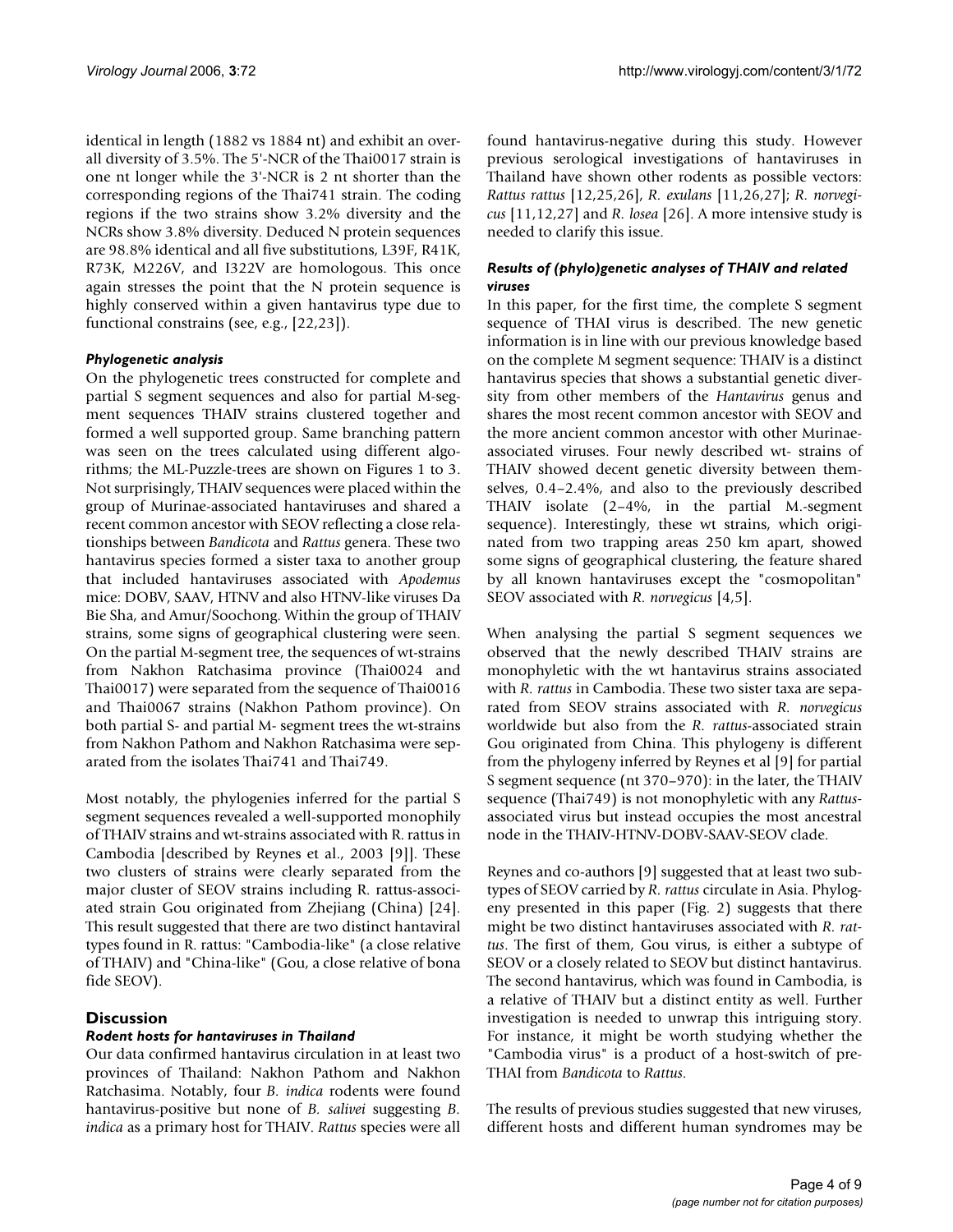

### Phylogenetic tree (ML-TreePuzzle) of **Figure 1** hantaviruses based on the complete coding region of the S segment

Phylogenetic tree (ML-TreePuzzle) of hantaviruses based on the complete coding region of the S segment. Only bootstrap support values greater than 70% are shown. *Complete S-segment sequences:*Thottapalayam virus (TPLV) (GeneBank accession no. [AY526097\)](http://www.ncbi.nih.gov/entrez/query.fcgi?db=Nucleotide&cmd=search&term=AY526097); Seoul virus (SEOV), strain SR11 [\(M34881](http://www.ncbi.nih.gov/entrez/query.fcgi?db=Nucleotide&cmd=search&term=M34881)); Thailand virus (THAIV), strain 741 ([AB186420](http://www.ncbi.nih.gov/entrez/query.fcgi?db=Nucleotide&cmd=search&term=AB186420)); Dobrava virus (DOBV), strain Dobrava [\(L41916\)](http://www.ncbi.nih.gov/entrez/query.fcgi?db=Nucleotide&cmd=search&term=L41916); Saaremaa virus (SAAV), strain Saaremaa/160v ([AJ009773\)](http://www.ncbi.nih.gov/entrez/query.fcgi?db=Nucleotide&cmd=search&term=AJ009773); Hantaan virus (HTNV), strain 76–118 ([M14626\)](http://www.ncbi.nih.gov/entrez/query.fcgi?db=Nucleotide&cmd=search&term=M14626); Amur virus (AMRV), strain Solovey/AP63/1999 ([AB071184\)](http://www.ncbi.nih.gov/entrez/query.fcgi?db=Nucleotide&cmd=search&term=AB071184); Soochong virus, strain SC-1 ([AY675349](http://www.ncbi.nih.gov/entrez/query.fcgi?db=Nucleotide&cmd=search&term=AY675349)); Muju virus, strain Muju99-28 [\(DQ138142](http://www.ncbi.nih.gov/entrez/query.fcgi?db=Nucleotide&cmd=search&term=DQ138142)); Puumala virus (PUUV), strain Sotkamo [\(X61035](http://www.ncbi.nih.gov/entrez/query.fcgi?db=Nucleotide&cmd=search&term=X61035)); Hokkaido virus (HOKV), strain Kami-iso-8-Cr-95 [\(AB010730](http://www.ncbi.nih.gov/entrez/query.fcgi?db=Nucleotide&cmd=search&term=AB010730)); Topografov virus (TOPV), strain Ls136V (Al011646); Khabarovsk virus (KHAV), strain MF-43 [\(U35255\)](http://www.ncbi.nih.gov/entrez/query.fcgi?db=Nucleotide&cmd=search&term=U35255); Tula virus (TULV), strain Moravia/02v [\(Z69991\)](http://www.ncbi.nih.gov/entrez/query.fcgi?db=Nucleotide&cmd=search&term=Z69991); Isla Vista virus (ISLAV), strain MC-SB-47 ([U19302\)](http://www.ncbi.nih.gov/entrez/query.fcgi?db=Nucleotide&cmd=search&term=U19302); Prospect Hill virus (PHV), strain PH-1 [\(Z49098](http://www.ncbi.nih.gov/entrez/query.fcgi?db=Nucleotide&cmd=search&term=Z49098)); Bloodland lake virus (BLLV), strain MO46 ([U19303](http://www.ncbi.nih.gov/entrez/query.fcgi?db=Nucleotide&cmd=search&term=U19303)); Bayou virus (BAYV), strain Louisiana [\(L36929](http://www.ncbi.nih.gov/entrez/query.fcgi?db=Nucleotide&cmd=search&term=L36929)); Black Creek Canal (BCCV) ([L39949\)](http://www.ncbi.nih.gov/entrez/query.fcgi?db=Nucleotide&cmd=search&term=L39949); Muleshoe virus (MULV), strain SH-Tx-339 [\(U54575](http://www.ncbi.nih.gov/entrez/query.fcgi?db=Nucleotide&cmd=search&term=U54575)); Maporal virus, strain HV-97021050 ([AY267347](http://www.ncbi.nih.gov/entrez/query.fcgi?db=Nucleotide&cmd=search&term=AY267347)); Choclo virus ([DQ285046](http://www.ncbi.nih.gov/entrez/query.fcgi?db=Nucleotide&cmd=search&term=DQ285046)); Maciel virus (MCLV), strain 13796 ([AF482716\)](http://www.ncbi.nih.gov/entrez/query.fcgi?db=Nucleotide&cmd=search&term=AF482716); Pergamino virus (PRGV), strain 14403 [\(AF482717](http://www.ncbi.nih.gov/entrez/query.fcgi?db=Nucleotide&cmd=search&term=AF482717)); Oran virus (ORNV), strain 22996 ([AF482715](http://www.ncbi.nih.gov/entrez/query.fcgi?db=Nucleotide&cmd=search&term=AF482715)); Hu39694 virus ([AF482711](http://www.ncbi.nih.gov/entrez/query.fcgi?db=Nucleotide&cmd=search&term=AF482711)); Lechiguanas virus (LECV), strain 22819 ([AF482714\)](http://www.ncbi.nih.gov/entrez/query.fcgi?db=Nucleotide&cmd=search&term=AF482714); Bermejo virus (BMJV), strain Oc22531 [\(AF482713\)](http://www.ncbi.nih.gov/entrez/query.fcgi?db=Nucleotide&cmd=search&term=AF482713); Andes virus (ANDV), strain AH-1 [\(AF324902\)](http://www.ncbi.nih.gov/entrez/query.fcgi?db=Nucleotide&cmd=search&term=AF324902); Araucaria virus, strain HPR/02-72 ([AY740625](http://www.ncbi.nih.gov/entrez/query.fcgi?db=Nucleotide&cmd=search&term=AY740625)); Rio Mamore virus (RIOMV), strain Om-556 ([U52136\)](http://www.ncbi.nih.gov/entrez/query.fcgi?db=Nucleotide&cmd=search&term=U52136); Laguna Negra virus (LANV), strain 510B [\(AF005727\)](http://www.ncbi.nih.gov/entrez/query.fcgi?db=Nucleotide&cmd=search&term=AF005727); Rio Segundo virus (RIOSV), strain RMx-Costa-1 ([U18100\)](http://www.ncbi.nih.gov/entrez/query.fcgi?db=Nucleotide&cmd=search&term=U18100); El Moro Canyon (ELMCV), strain RM-97 [\(U11427](http://www.ncbi.nih.gov/entrez/query.fcgi?db=Nucleotide&cmd=search&term=U11427)); Sin Nombre virus (SNV), strain NM H10 [\(L25784](http://www.ncbi.nih.gov/entrez/query.fcgi?db=Nucleotide&cmd=search&term=L25784)); Monongahela virus (MGLV), strain Monongahela-1 [\(U32591](http://www.ncbi.nih.gov/entrez/query.fcgi?db=Nucleotide&cmd=search&term=U32591)); and New York virus (NYV), strain RI-1 ([U09488\)](http://www.ncbi.nih.gov/entrez/query.fcgi?db=Nucleotide&cmd=search&term=U09488).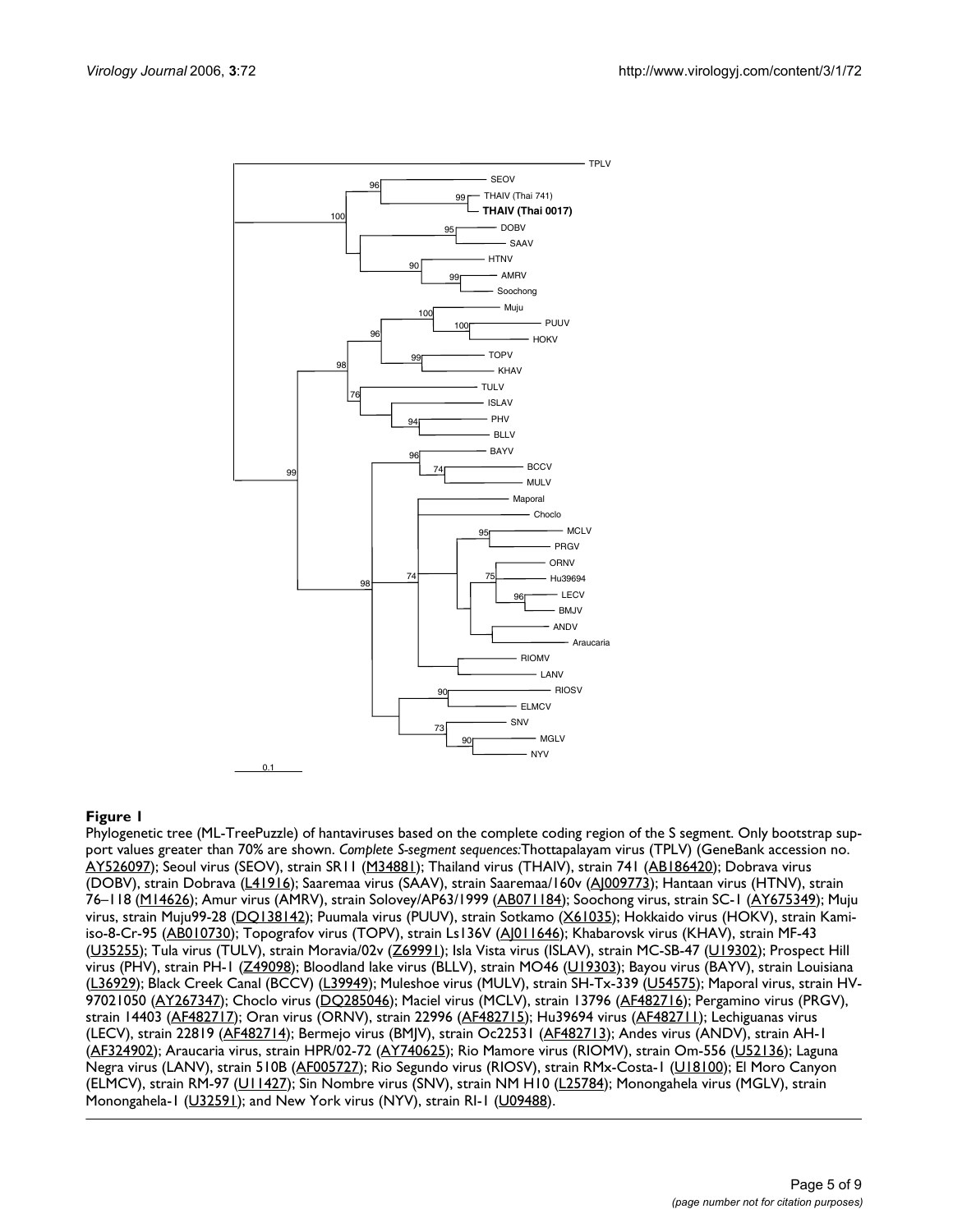

# Phylogenetic tree (ML-TreePuzzle) of hantaviruses ba **Figure 2** sed on partial sequence (nt 389–946) of the S segment

Phylogenetic tree (ML-TreePuzzle) of hantaviruses based on partial sequence (nt 389–946) of the S segment. Only bootstrap support values greater than 70% are shown. *Partial S-segment sequences:*PUUV, strain Sotkamo [\(X61035\)](http://www.ncbi.nih.gov/entrez/query.fcgi?db=Nucleotide&cmd=search&term=X61035); TULV, strain Moravia/ 02v ([Z69991](http://www.ncbi.nih.gov/entrez/query.fcgi?db=Nucleotide&cmd=search&term=Z69991)); SEOV, strains Gou3 [\(AF184988\)](http://www.ncbi.nih.gov/entrez/query.fcgi?db=Nucleotide&cmd=search&term=AF184988), Gou3v9 [\(AB027522\)](http://www.ncbi.nih.gov/entrez/query.fcgi?db=Nucleotide&cmd=search&term=AB027522), Hb8610 [\(AF288643\)](http://www.ncbi.nih.gov/entrez/query.fcgi?db=Nucleotide&cmd=search&term=AF288643), R22 ([AF288295](http://www.ncbi.nih.gov/entrez/query.fcgi?db=Nucleotide&cmd=search&term=AF288295)), L99 ([AF288299](http://www.ncbi.nih.gov/entrez/query.fcgi?db=Nucleotide&cmd=search&term=AF288299)), Z37 [\(AF187082](http://www.ncbi.nih.gov/entrez/query.fcgi?db=Nucleotide&cmd=search&term=AF187082)), zy27 [\(AF406965](http://www.ncbi.nih.gov/entrez/query.fcgi?db=Nucleotide&cmd=search&term=AF406965)), Pf26 [\(AY006465\)](http://www.ncbi.nih.gov/entrez/query.fcgi?db=Nucleotide&cmd=search&term=AY006465), IR461 ([AF329388](http://www.ncbi.nih.gov/entrez/query.fcgi?db=Nucleotide&cmd=search&term=AF329388)), SR11 ([M34881\)](http://www.ncbi.nih.gov/entrez/query.fcgi?db=Nucleotide&cmd=search&term=M34881), Tchoupitoulas [\(AF329389\)](http://www.ncbi.nih.gov/entrez/query.fcgi?db=Nucleotide&cmd=search&term=AF329389), Jakarta137 [\(AJ620583](http://www.ncbi.nih.gov/entrez/query.fcgi?db=Nucleotide&cmd=search&term=AJ620583)), Cambodia (Camb)41 [\(AJ427501\)](http://www.ncbi.nih.gov/entrez/query.fcgi?db=Nucleotide&cmd=search&term=AJ427501), Camb32 ([AJ427508\)](http://www.ncbi.nih.gov/entrez/query.fcgi?db=Nucleotide&cmd=search&term=AJ427508), Camb58 ([AJ427510\)](http://www.ncbi.nih.gov/entrez/query.fcgi?db=Nucleotide&cmd=search&term=AJ427510), Camb180 ([AJ427506\)](http://www.ncbi.nih.gov/entrez/query.fcgi?db=Nucleotide&cmd=search&term=AJ427506), Camb174 [\(AJ427513](http://www.ncbi.nih.gov/entrez/query.fcgi?db=Nucleotide&cmd=search&term=AJ427513)), Camb96 [\(AJ427512](http://www.ncbi.nih.gov/entrez/query.fcgi?db=Nucleotide&cmd=search&term=AJ427512)), and Camb117 ([AJ427511\)](http://www.ncbi.nih.gov/entrez/query.fcgi?db=Nucleotide&cmd=search&term=AJ427511); THAIV virus, strain 741 [\(AB186420](http://www.ncbi.nih.gov/entrez/query.fcgi?db=Nucleotide&cmd=search&term=AB186420)); SAAV, strain Saaremaa/160v ([AJ009773\)](http://www.ncbi.nih.gov/entrez/query.fcgi?db=Nucleotide&cmd=search&term=AJ009773); DOBV, strain Dobrava ([L41916\)](http://www.ncbi.nih.gov/entrez/query.fcgi?db=Nucleotide&cmd=search&term=L41916); Da Bie Shan virus (DBSV), strains NC167 [\(AB027523\)](http://www.ncbi.nih.gov/entrez/query.fcgi?db=Nucleotide&cmd=search&term=AB027523), AH211 [\(AF288647\)](http://www.ncbi.nih.gov/entrez/query.fcgi?db=Nucleotide&cmd=search&term=AF288647), and AH09 [\(AF285264\)](http://www.ncbi.nih.gov/entrez/query.fcgi?db=Nucleotide&cmd=search&term=AF285264); Amur virus (AMRV), strains Solovey/AP63/1999 ([AB071184\)](http://www.ncbi.nih.gov/entrez/query.fcgi?db=Nucleotide&cmd=search&term=AB071184), and Solovey/AP61/1999 [\(AB071183](http://www.ncbi.nih.gov/entrez/query.fcgi?db=Nucleotide&cmd=search&term=AB071183)); and HTNV, strains A16 ([AB027099](http://www.ncbi.nih.gov/entrez/query.fcgi?db=Nucleotide&cmd=search&term=AB027099)), A9 [\(AF329390\)](http://www.ncbi.nih.gov/entrez/query.fcgi?db=Nucleotide&cmd=search&term=AF329390), Maaji ([AF321095\)](http://www.ncbi.nih.gov/entrez/query.fcgi?db=Nucleotide&cmd=search&term=AF321095), and 76–118 ([M14626\)](http://www.ncbi.nih.gov/entrez/query.fcgi?db=Nucleotide&cmd=search&term=M14626).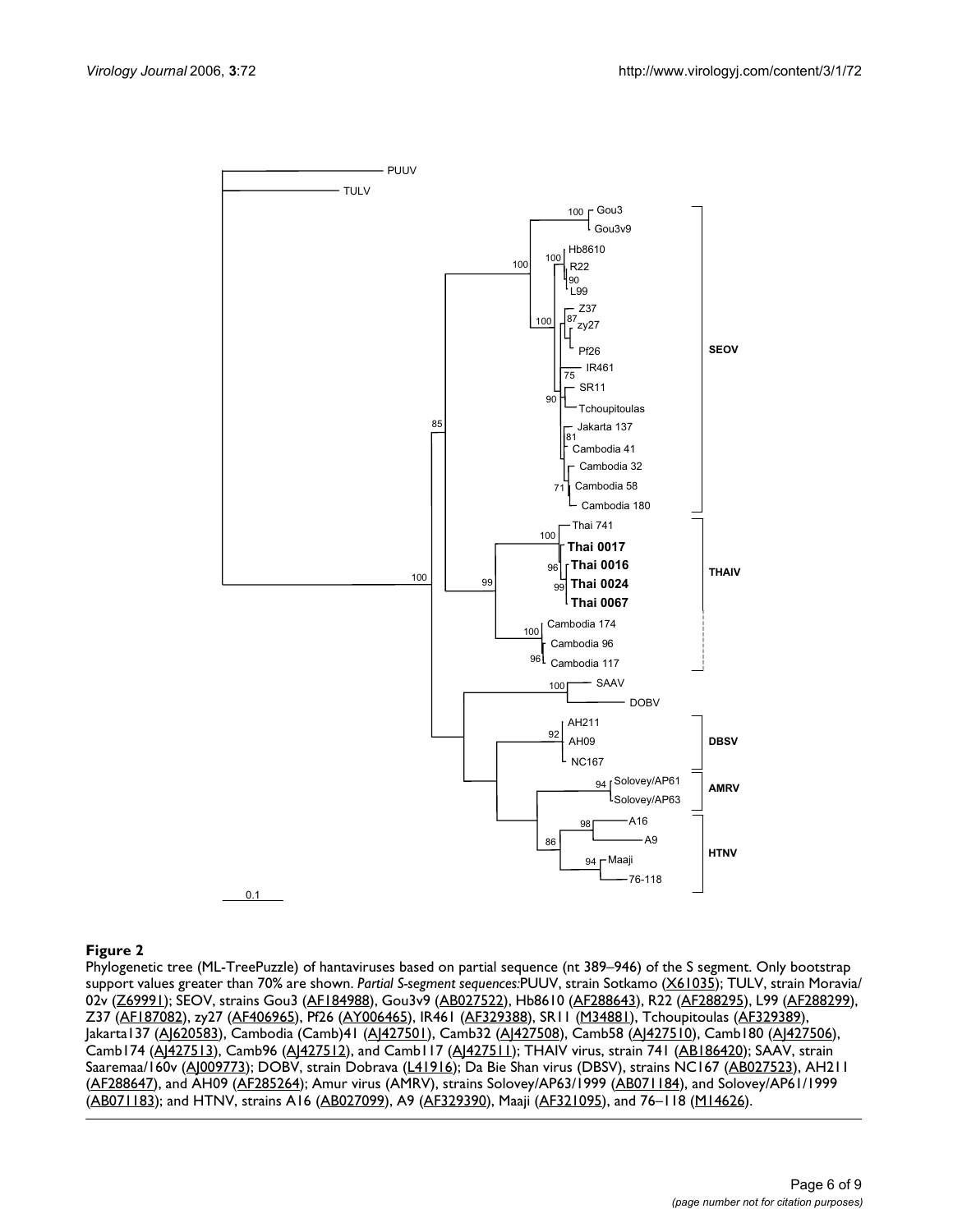

#### Phylogenetic tree (Fitch-Margoiliash) of hantaviruses **Figure 3** based on partial sequence (nt 2021–2303) of the M segment

Phylogenetic tree (Fitch-Margoiliash) of hantaviruses based on partial sequence (nt 2021–2303) of the M segment. Only bootstrap support values greater than 70% are shown. *Partial M-segment sequences:*PUUV, strain Sotkamo [\(X61034](http://www.ncbi.nih.gov/entrez/query.fcgi?db=Nucleotide&cmd=search&term=X61034)); TULV, strain Moravia/02v [\(Z69993\)](http://www.ncbi.nih.gov/entrez/query.fcgi?db=Nucleotide&cmd=search&term=Z69993); DOBV, strain Dobrava ([L33685](http://www.ncbi.nih.gov/entrez/query.fcgi?db=Nucleotide&cmd=search&term=L33685)); SAAV, strain Saaremaa/160v [\(AJ009774\)](http://www.ncbi.nih.gov/entrez/query.fcgi?db=Nucleotide&cmd=search&term=AJ009774); DBSV, strain NC167 [\(AB027115](http://www.ncbi.nih.gov/entrez/query.fcgi?db=Nucleotide&cmd=search&term=AB027115)); HTNV, strains 76–118 [\(M14627](http://www.ncbi.nih.gov/entrez/query.fcgi?db=Nucleotide&cmd=search&term=M14627)), HoJo [\(D00376\)](http://www.ncbi.nih.gov/entrez/query.fcgi?db=Nucleotide&cmd=search&term=D00376), Lee ([D00377\)](http://www.ncbi.nih.gov/entrez/query.fcgi?db=Nucleotide&cmd=search&term=D00377), HV114 ([L08753](http://www.ncbi.nih.gov/entrez/query.fcgi?db=Nucleotide&cmd=search&term=L08753)), and A9 ([AF035831](http://www.ncbi.nih.gov/entrez/query.fcgi?db=Nucleotide&cmd=search&term=AF035831)); THAIV, strain 749 [\(L08756](http://www.ncbi.nih.gov/entrez/query.fcgi?db=Nucleotide&cmd=search&term=L08756)); and SEOV, strains Gou3 ([AB027521](http://www.ncbi.nih.gov/entrez/query.fcgi?db=Nucleotide&cmd=search&term=AB027521)), SR11 ([M34882\)](http://www.ncbi.nih.gov/entrez/query.fcgi?db=Nucleotide&cmd=search&term=M34882), Tchoupitoulas ([U00473](http://www.ncbi.nih.gov/entrez/query.fcgi?db=Nucleotide&cmd=search&term=U00473)), Hubei-1 (S72343), 80-39 (S47716), Girard Point [\(U00464\)](http://www.ncbi.nih.gov/entrez/query.fcgi?db=Nucleotide&cmd=search&term=U00464), Egypt ([U00463](http://www.ncbi.nih.gov/entrez/query.fcgi?db=Nucleotide&cmd=search&term=U00463)), SD227 [\(AB027091](http://www.ncbi.nih.gov/entrez/query.fcgi?db=Nucleotide&cmd=search&term=AB027091)), CD10 [\(AB027092](http://www.ncbi.nih.gov/entrez/query.fcgi?db=Nucleotide&cmd=search&term=AB027092)), Z37 [\(AF187081\)](http://www.ncbi.nih.gov/entrez/query.fcgi?db=Nucleotide&cmd=search&term=AF187081), Hebei4 [\(AB027089](http://www.ncbi.nih.gov/entrez/query.fcgi?db=Nucleotide&cmd=search&term=AB027089)), c3 [\(AB027088](http://www.ncbi.nih.gov/entrez/query.fcgi?db=Nucleotide&cmd=search&term=AB027088)), IR461 ([AF458104\)](http://www.ncbi.nih.gov/entrez/query.fcgi?db=Nucleotide&cmd=search&term=AF458104), Brazil [\(U00460](http://www.ncbi.nih.gov/entrez/query.fcgi?db=Nucleotide&cmd=search&term=U00460)), Baltimore [\(U00151\)](http://www.ncbi.nih.gov/entrez/query.fcgi?db=Nucleotide&cmd=search&term=U00151), B1 [\(X53861\)](http://www.ncbi.nih.gov/entrez/query.fcgi?db=Nucleotide&cmd=search&term=X53861), France-Rn90 [\(AJ878418](http://www.ncbi.nih.gov/entrez/query.fcgi?db=Nucleotide&cmd=search&term=AJ878418)), Jakarta137 [\(AJ620583](http://www.ncbi.nih.gov/entrez/query.fcgi?db=Nucleotide&cmd=search&term=AJ620583)), Beijing-Rn ([AB027087\)](http://www.ncbi.nih.gov/entrez/query.fcgi?db=Nucleotide&cmd=search&term=AB027087), HN71-L ([AB027085](http://www.ncbi.nih.gov/entrez/query.fcgi?db=Nucleotide&cmd=search&term=AB027085)), Houston ([U00465\)](http://www.ncbi.nih.gov/entrez/query.fcgi?db=Nucleotide&cmd=search&term=U00465), Shanxi [\(AB027084](http://www.ncbi.nih.gov/entrez/query.fcgi?db=Nucleotide&cmd=search&term=AB027084)), Henan [\(AB027083](http://www.ncbi.nih.gov/entrez/query.fcgi?db=Nucleotide&cmd=search&term=AB027083)), Wan [\(AB027081\)](http://www.ncbi.nih.gov/entrez/query.fcgi?db=Nucleotide&cmd=search&term=AB027081), NM39 [\(AB027080\)](http://www.ncbi.nih.gov/entrez/query.fcgi?db=Nucleotide&cmd=search&term=AB027080), and J12 [\(AB027082\)](http://www.ncbi.nih.gov/entrez/query.fcgi?db=Nucleotide&cmd=search&term=AB027082).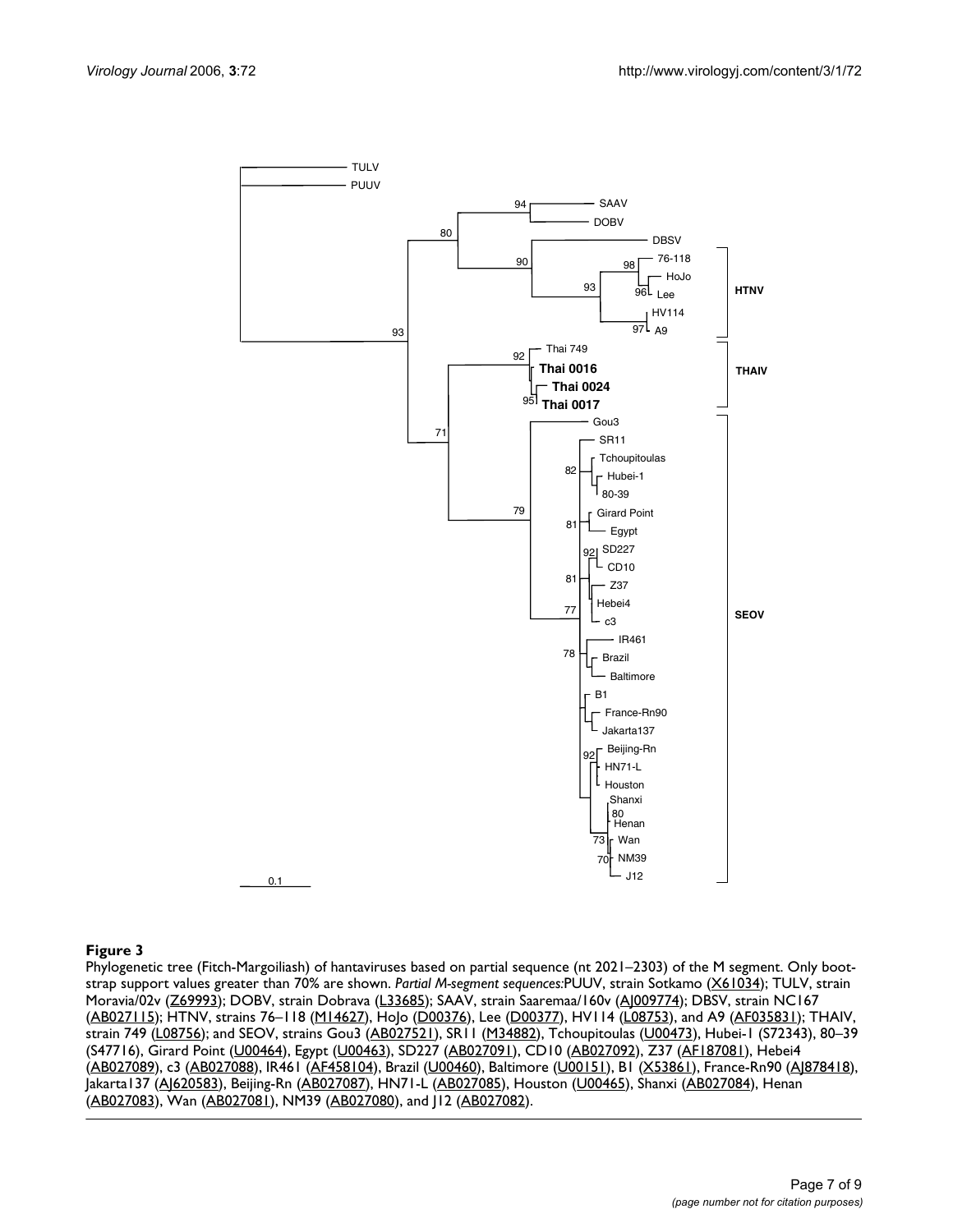expected to be discovered in the future in Southeastern Asia where Muridae rodents are endemic and highly diversified and where the human population is regularly exposed to them. The recent discovery of a new hantavirus in Guinea [28] demonstrate that hantaviruses have to be tracked wherever Muridae rodents are living. Further studies are needed to assess the reality of an endemic Southeast Asian group of hantaviruses and to understand their particularities, their current distribution among rodents in different areas and in different landscapes and finally their potential dangerousness for humans. This also supposes the improvement of our knowledge of the ecology and biogeography of the hantavirus natural reservoirs in Southeast Asia. Thailand, which health system is strongly organized and possesses important and detailed archives has all the necessary resources to organize such a program. The results may be of interest for all the surrounding countries and give rise to a regional cooperation in this field of study.

Most recently we became aware of the manuscript of S. Pattamadilok and co-authors [29] in which they characterized the S segment sequence recovered from the THAIV isolate and also performed antigenic cross-reactivity studies of rodent and human sera collected in Thailand. Their observations on THAIV-positive bandicoot rats as well as results of the phylogenetic analyses are nicely in line with our data reported here. Most interestingly, the serum of one patient with the HFRS symptoms showed high titers of THAIV-neutralisiung antibodies suggesting that this hantavirus is a human pathogen.

#### **Authors' contributions**

**JPH** participated in the study design and coordination, trapping and screening of rodents, and drafting the manuscript. **AngP** participated in the screening of the rodent samples, performed RNA isolation, RT-PCR and sequencing, participated also in the genetic analysis and drafting the manuscript. **VH** participated in the study design, trapping and screening of rodents, and drafting the manuscript. **KN** participated in (phylo)genetis analyses and drafting the manuscript. **JL** participated in the study coordination and screening of rodents. **ÅL** participated in the study coordination and drafting the manuscript. **YS** participated in the study coordination and trapping and screening of rodents. **HH** participated in the study design and coordination and drafting the manuscript. **AP** participated in the study design and coordination, (phylo)genetic analyses and drafted the manuscript. All authors read and approved the final manuscript.

#### **Acknowledgements**

This work received financial support from the Academy of Finland and the French program "ANR- Santé-Environnement" (no. 00121 0505). Nucleotide sequences described in this paper have been deposited to the databases under accession numbers AM397664-71. The authors are greatful to

Dr. S. Pittamadilok and Dr. J. Arikawa for sharing their data before publication.

#### **References**

- 1. Nichol ST, Beaty BJ, Elliott RM, Goldbach R, Plyusnin A, Schmaljohn CS, Tesh RB: **Bunyaviridae.** In *Virus taxonomy. VIIIth report of the International Committee on Taxonomy of Viruses* Edited by: Fauquet CM, Mayo MA, Maniloff J, Desselberger U, Ball LA. Amsterdam: Elsevier Academic Press; 2005:695-716.
- 2. Vapalahti O, Mustonen J, Lundkvist A, Henttonen H, Plyusnin A, Vaheri A: **[Hantavirus infections in Europe.](http://www.ncbi.nlm.nih.gov/entrez/query.fcgi?cmd=Retrieve&db=PubMed&dopt=Abstract&list_uids=14522264)** *Lancet Infect Dis* 2003, **3:**653-661.
- 3. Lundkvist Å, Plyusnin A: **Molecular epidemiology of hantavirus infections.** In *The Molecular Epidemiology of Human Viruses* Edited by: Leitner T. Kluwer Academic Publishers; 2002:351-384.
- 4. Plyusnin A, Morzunov S: **[Virus evolution and genetic diversity of](http://www.ncbi.nlm.nih.gov/entrez/query.fcgi?cmd=Retrieve&db=PubMed&dopt=Abstract&list_uids=11217406) [hantaviruses and their rodent hosts.](http://www.ncbi.nlm.nih.gov/entrez/query.fcgi?cmd=Retrieve&db=PubMed&dopt=Abstract&list_uids=11217406)** *Curr Top Microbiol Immunol* 2001, **256:**47-75.
- 5. Nemirov K, Vaheri A, Plyusnin A: **Hantaviruses:co-evolution with natural hosts.** *Recent Res Devel Virol* 2004, **6:**201-228.
- 6. Carey DE, Reuben R, Panicker KN, Shope RE, Myers RM: **Thottapalayam virus: a presumptive arbovirus isolated from a shrew in India.** *J Med Res* 1971, **59:**1758-1760.
- 7. Boonsong L, McNeely JA, Marshall JT: **Mammals of Thailand.** *Association for the Conservation of Wildlife, Bangkok* 1988:748.
- 8. Xiao SY, LeDuc JW, Chu YK, Schmaljohn CS: **Phylogenetic analysis of virus isolates in the genus** *Hantavirus***, family** *Bunyaviridae***[.](http://www.ncbi.nlm.nih.gov/entrez/query.fcgi?cmd=Retrieve&db=PubMed&dopt=Abstract&list_uids=8259656)** *Virology* 1994, **198:**205-217.
- 9. Reynes JM, Soares JL, Hue T, Bouloy M, Sun S, Kruy SL, Flye Sainte Marie F, Zeller H: **[Evidence of the presence of Seoul virus in](http://www.ncbi.nlm.nih.gov/entrez/query.fcgi?cmd=Retrieve&db=PubMed&dopt=Abstract&list_uids=12850202) [Cambodia.](http://www.ncbi.nlm.nih.gov/entrez/query.fcgi?cmd=Retrieve&db=PubMed&dopt=Abstract&list_uids=12850202)** *Microbes Infect* 2003, **5:**769-73.
- 10. Elwell MR, Ward GS, Tingpalapong M, Leduc JW: **Serologic evidence of Hantaan-like virus in rodents and man in Thailand.** *Southeast Asian Journal of Tropical Medicine and Public Health* 1985, **16:**349-354.
- 11. Nitatpattana N, Chauvency G, Dardaine J, Poblap T, Jumronsawat K, Tangkanakul W, Poonsuksombat D, Yoksan S, Gonzalez JP: **Serological study of Hantavirus in the rodent population of Nakhon Pathom and Nakhon Ratchasima provinces in Thailand.** *Southeast Asian Journal of Tropical Medicine and Public Health* 2000, **31:**277-282.
- 12. Sawasdikol S, Tamura M, Jamjit P: **Antibody to hemoragic fever with renal syndrome in man and rat in Thailand.** *Bulletin of the Department of Medical Sciences* 1989, **31:**125-130.
- Suputtamongkol Y, Nitatpattana N, Chyakulkeree M, Palabodeewat S, Yoksan S, Gonzalez JP: **Hantavirus infection in Thailand: first clinical case report.** *Southeast Asian Journal of Tropical Medicine and Public Health* 2005, **36:**217-220.
- 14. Herbreteau V, Gonzalez JP, Hugot JP: **Phylogenetic Systematics of Rodent-Borne Hantaviruses Allows Understanding their Distribution.** *Annals of the New-York Academy of Sciences* in press.
- 15. Mills JN, Childs JE, Ksiazek TG, Peters CJ: **Methods for trapping and sampling small mammals for virologic testing.** Atlanta: U.S. Department of Health and Human Services, Centers for Disease Control and Prevention; 1995.
- 16. Plyusnin A, Cheng Y, Vapalahti O, Pejcoch M, Unar J, Jelinkova Z, Lehväslaiho H, Lundkvist Å, Vaheri A: **[Genetic variation in Tula](http://www.ncbi.nlm.nih.gov/entrez/query.fcgi?cmd=Retrieve&db=PubMed&dopt=Abstract&list_uids=8837887) [hantaviruses:; sequence analysis of the S and M segments of](http://www.ncbi.nlm.nih.gov/entrez/query.fcgi?cmd=Retrieve&db=PubMed&dopt=Abstract&list_uids=8837887) [strains from Central Europe.](http://www.ncbi.nlm.nih.gov/entrez/query.fcgi?cmd=Retrieve&db=PubMed&dopt=Abstract&list_uids=8837887)** *Virus Res* 1995, **39:**237-250.
- 17. Plyusnina A, Ibrahim IN, Winoto I, Porter KR, Gotama IBI, Lundkvist Å, Vaheri A, Plyusnin A: **Identification of Seoulhantavirus in** *Rattus norvegicus* **in Indonesia.** *Scand J Inf Dis* 2004, **36:**356-359.
- 18. Plyusnin A, Vapalahti O, Ulfves K, Lehväslaiho H, Apekina N, Gavrilovskaya I, Blinov V, Vaheri A: **[Sequences of wild Puumala](http://www.ncbi.nlm.nih.gov/entrez/query.fcgi?cmd=Retrieve&db=PubMed&dopt=Abstract&list_uids=8113763) [virus genes show a correlation of genetic variation with geo](http://www.ncbi.nlm.nih.gov/entrez/query.fcgi?cmd=Retrieve&db=PubMed&dopt=Abstract&list_uids=8113763)[graphic origin of the strains.](http://www.ncbi.nlm.nih.gov/entrez/query.fcgi?cmd=Retrieve&db=PubMed&dopt=Abstract&list_uids=8113763)** *J Gen Virol* 1994, **75:**405-409.
- <span id="page-7-0"></span>19. Nemirov K, Vapalahti O, Lundkvist Å, Vasilenko V, Golovljova I, Plyusnina A, Niemimaa J, Laakkonen J, Henttonen H, Vaheri A, Plyusnin A: **Isolation and characterization of Dobrava hantavirus carried by the striped field mouse** *(Apodemus agrarius)* **[in Esto](http://www.ncbi.nlm.nih.gov/entrez/query.fcgi?cmd=Retrieve&db=PubMed&dopt=Abstract&list_uids=10073697)[nia.](http://www.ncbi.nlm.nih.gov/entrez/query.fcgi?cmd=Retrieve&db=PubMed&dopt=Abstract&list_uids=10073697)** *J Gen Virol* 1999, **80:**371-379.
- 20. Felsenstein J: **PHYLIP [Phylogeny Inference Package].** 1999:3.5c.